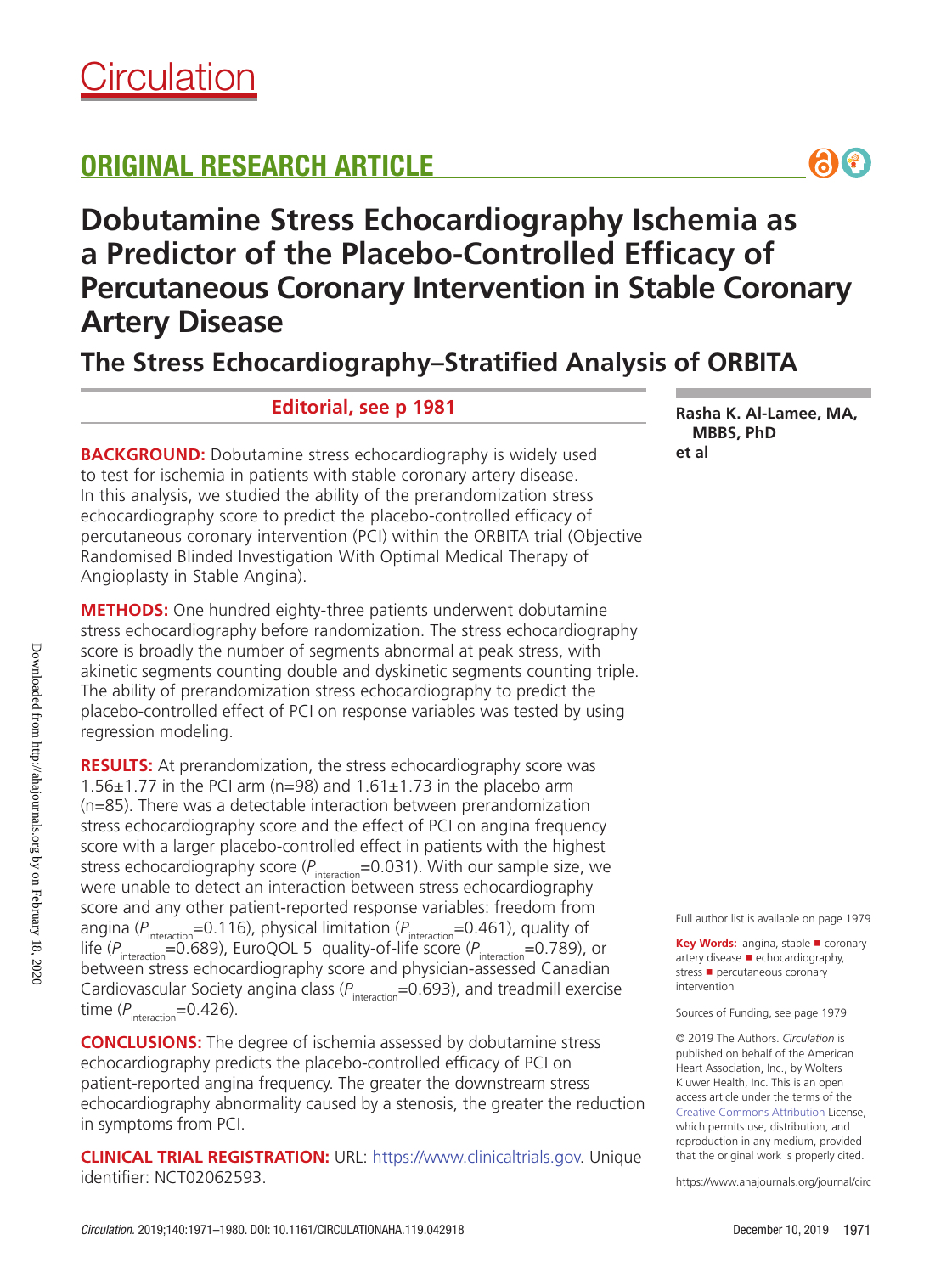ORIGINAL RESEARCH ORIGINAL RESEARCH<br>Article

# **Clinical Perspective**

## **What Is New?**

- This report of ORBITA (Objective Randomised Blinded Investigation With Optimal Medical Therapy of Angioplasty in Stable Angina), stratified by ischemia assessed by stress echocardiography, provides the first placebo-controlled evidence of an association between stress echocardiography ischemia and the magnitude of placebo-controlled benefit attributable to percutaneous coronary intervention.
- Prerandomization stress echocardiography score predicts the placebo-controlled effect of percutaneous coronary intervention on angina frequency score.

# **What Are the Clinical Implications?**

- Although in ORBITA there was no detectable placebo-controlled reduction in angina frequency with percutaneous coronary intervention, this analysis shows that the greater the prerandomization stress echocardiography score, the greater the placebocontrolled reduction in angina.
- For patients with a stress echocardiography score of at least 1, there is a clear placebo-controlled reduction in patient-reported symptoms with percutaneous coronary intervention.
- This dependence of symptomatic relief on prerandomization ischemia was evident with stress echocardiography, but not with invasive physiology.

**T**he primary results of the ORBITA trial (Objective Randomised Blinded Investigation With Optimal Medical Therapy of Angioplasty in Stable Angina) showed a smaller-than-expected effect size of percutaneous coronary intervention (PCI) in comparison with placebo in single-vessel stable coronary artery disease on the primary end point of change in treadmill exercise time.1 These findings of ORBITA contrasted with those of previous unblinded trials which showed that patients aware that they had received PCI had a clear improvement in exercise time, reduction in angina, and improved quality of life, in comparison with patients aware that they had not received PCI.<sup>2-7</sup>

Although there was no significant difference between PCI and placebo groups in the patient-reported and physician-assessed symptom and quality-of-life end points, ischemia as assessed by dobutamine stress echocardiography (DSE) wall motion score index showed a clear reduction with PCI (prerandomization to followup increment: –0.07 in the PCI arm versus 0.02 in the placebo arm, *P*<0.0001).

Building on the primary analysis, the physiology-stratified analysis of ORBITA found that the severity of ischemia assessed by prerandomization fractional flow reserve (FFR)

and instantaneous wave-free ratio (iFR) predicted the degree of improvement of ischemia as assessed by DSE score in the 196 patients with prerandomization invasive physiology data.8 However, there was no detectable interaction between invasive physiology and the placebocontrolled effect of PCI on symptoms or exercise time. Again, these findings contrasted with those of unblinded studies.9,10 Without placebo control, and with staff aware of measurements, there was a clear relationship between FFR or iFR and symptoms or exercise time.

In previous data sets<sup>11</sup> and in ORBITA, PCI almost completely normalizes any left ventricular wall motion abnormalities detected by DSE. However, there has been no assessment of whether the magnitude of baseline stress echocardiography ischemia determines the magnitude of symptom relief from PCI, beyond any placebo effect.

In the present analysis of patients who had prerandomization DSE data, we stratified by the prerandomization stress echocardiography score and assessed its impact on the placebo-controlled effect of PCI on the primary and secondary end points of ORBITA.

# **METHODS**

The data, analytical methods, and study materials will not be made available to other researchers for purposes of reproducing the results or replicating the procedure. The London Central Research Ethics Committee (reference 13/LO/1340) approved the study and written consent was obtained from all patients before their enrollment.

# **Study Design**

The design of the ORBITA trial has been reported previously.<sup>1</sup> In brief, the ORBITA trial was a double-blind randomized, controlled trial comparing PCI with a placebo procedure in patients with stable angina and angiographically severe single-vessel coronary artery disease. Intensive medical therapy was given to both groups. Before randomization, patients had assessment of symptom and quality-of-life questionnaires, cardiopulmonary exercise testing using a smoothed modified Bruce protocol, DSE, and FFR and iFR measurement.

# **Blinding and Randomization**

Patients were randomly assigned 1:1 to PCI or a placebo procedure. Patients and the medical team outside the catheterization laboratory were blinded to treatment allocation as previously described.<sup>1</sup>

# **Study End Points and Follow-Up**

At the end of the 6-week blinded period, patients returned for the repeat of all prerandomization tests including symptom and quality-of-life questionnaires, cardiopulmonary exercise testing, and DSE.

# **DSE Assessment**

Patients were instructed to omit β-blockers for at least 24 hours before DSE. The test was performed by a physician and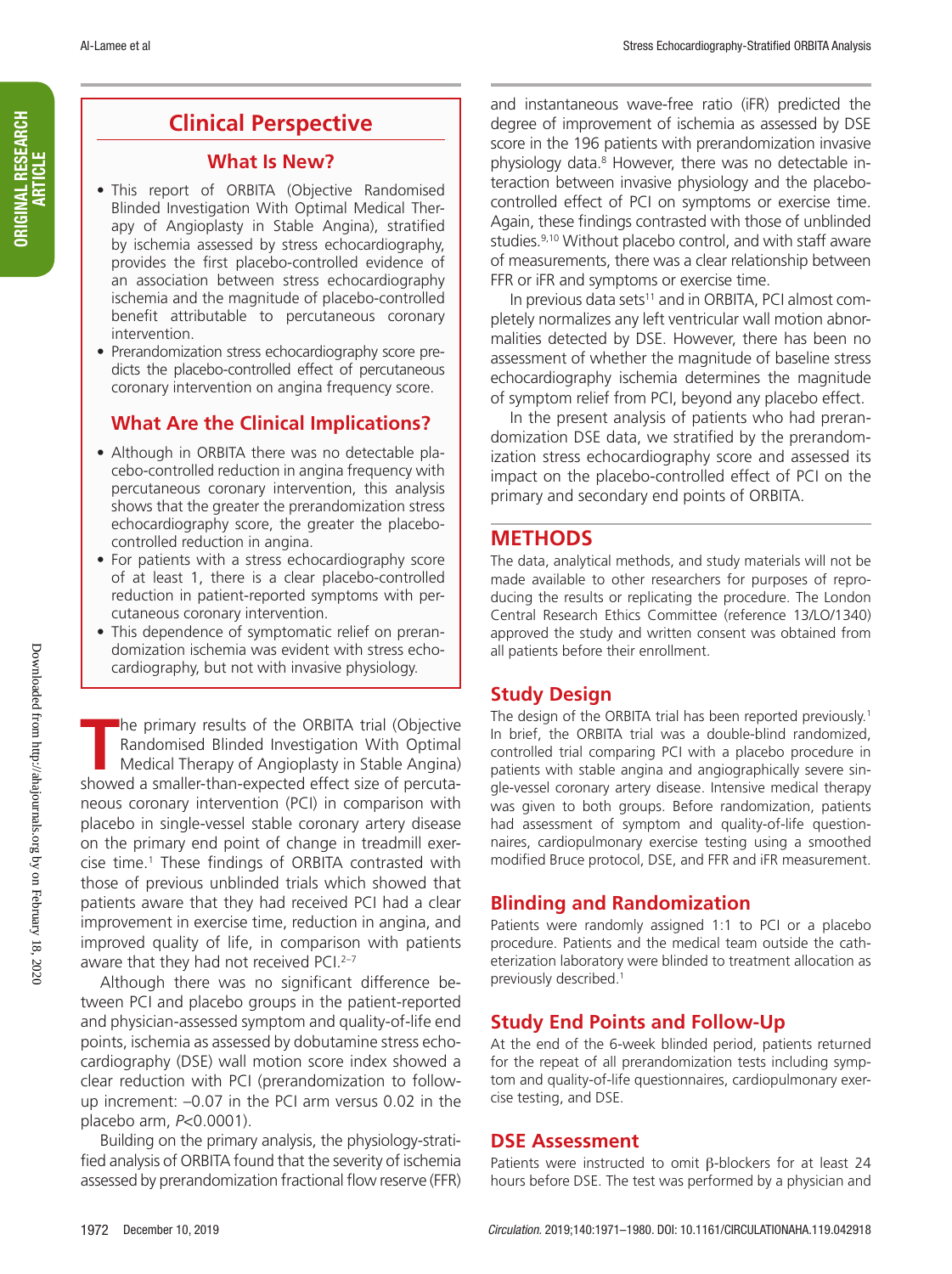**ORIGINAL RESEARCH** 

a sonographer. The patient, physician, and sonographer were all blinded to allocation arm.

Echocardiography was performed using contrast for all studies. The contrast agent used was a commercially available sulfur hexafluoride microbubble preparation, SonoVue (Bracco Imaging SpA). This agent was administered in 0.3 mL bolus doses intravenously for each image acquisition followed by 1 to 2 mL of saline flush. After acquisition of resting images to exclude significant valvular disease, intravenous dobutamine was infused at a starting dose of 10 µg·kg–  $1$ ·min<sup>-1</sup> followed by increasing doses of 20  $\mu$ g·kg<sup>-1</sup>·min<sup>-1</sup>, 30  $\mu$ g·kg<sup>-1</sup>·min<sup>-1</sup>, up to a maximum of 40  $\mu$ g·kg<sup>-1</sup>·min<sup>-1</sup> in 3-minute stages. Intravenous atropine was administered in 300-μg boluses up to a maximum of 1200 μg for those patients not achieving 85% of the predicted maximal heart rate. Images were taken in the apical 2-chamber, 3-chamber, 4-chamber, and parasternal short-axis views at baseline, low-dose stress, high-dose stress, and recovery.

## **DSE Reporting**

Analysis was also performed with reporters blinded to treatment allocation and phase (prerandomization or follow-up), using an online reporting tool.

Each scan was examined twice by 6 imaging consultants (R.A., D.P.F., G.C., G.K., J.S., and N.G.K.) who were blinded to treatment allocation, time point of the scan, their colleagues' opinions, and their own first opinion.

Stress echocardiography results are presented in a manner that represents the number of hypokinetic segments (with akinetic segments scoring double, dyskinetic segments scoring triple, and aneurysmal segments scoring quadruple). The left ventricle was divided into the standard 17-segment model. Wall motion was scored as follows: normal=0, hypokinetic=1, akinetic=2, dyskinetic=3, or aneurysmal=4. Individual wall abnormality scores at peak stress were summed. Both opinions from all 6 consultants were averaged. The stress echocardiography score<sup>8</sup> can be broadly converted to classical wall motion score index as follows: wall motion score index=1+(stress echocardiography score)/17. More details are provided in the online-only Data Supplement.

## **Statistical Analysis**

Summary statistics were presented as appropriate for baseline characteristics. To assess the observer variability of the stress echocardiography score, we calculated the mean inter- and intraobserver absolute differences.<sup>12</sup>

Models were fitted for each end point. Models using ordinary least squares were used for the continuous variables: Seattle Angina Questionnaire (SAQ) physical limitation and quality-of-life score, EuroQOL 5 (EQ-5D-5L) descriptive score, and exercise time. Proportional odds logistic models were used for ordinal variables: SAQ angina frequency score and freedom from angina, and Canadian Cardiovascular Society angina class. For each of the components of the SAQ, and freedom from angina, as well, a higher score represents a better health state; therefore, an odds ratio >1 suggests that a better health state was achieved with PCI over placebo.

To assess the interaction of prerandomization stress echocardiography score with each continuous and categorical outcome variable, the follow-up value was modeled conditioned

on the prerandomization value transformed by a restricted cubic spline with 3 parameters, and randomization arm. A model was then fitted with prerandomization stress echocardiography score interacting with the randomization arm with a restricted cubic spline with 3 parameters. Knots were placed at the standard positions of 25th, 50th, and 75th percentiles of the covariate distribution. Therefore, the shape of the effect was allowed to vary over treatments.<sup>13</sup> Graphs are shown of the end points against prerandomization stress echocardiography score. The contrast between the arms was generated with an adjustment for the median value of the prerandomization value. The vertical coordinate of the graphs is the difference in end value between the 2 arms, conditioned on their prerandomization value. We report the interaction with treatment as the  $P$  value ( $P_{\text{interaction}}$ ) from the combined main effect and interaction effect.

Analyses were performed using the open-source statistical environment R,<sup>14</sup> with the package rms for regression modeling<sup>15</sup> and ggplot<sub>2</sub> for graphs.<sup>16</sup>

# **RESULTS**

Prerandomization stress echocardiography scores were available for 183 patients (98 PCI and 85 placebo) of the 200 patients randomly assigned in ORBITA. Of the remaining 17 patients, 1 had poor-quality echocardiographic imaging windows, 6 had a previous adverse reaction to dobutamine (5 minor but limiting reactions, 1 severe life-threatening reaction), 6 had a clinical contraindication to dobutamine administration, and in 4 there were logistical reasons as to why the test was not performed.

## **Patient Demographics**

Table 1 shows the patient demographic data. The majority of patients had normal left ventricular systolic function (94.9% in the PCI arm and 90.6% in the placebo arm). Median angina duration was 5 months in the PCI arm (interquartile range, 4–10) and 6 months in the placebo arm (interquartile range, 4–9).

## **Procedural Demographics**

Table 2 shows the procedural demographic data. The majority of lesions were in the left anterior descending artery (68.4% PCI and 69.4% placebo); 16.3% (16/98) patients in the PCI arm and 11.8% (10/85) patients in the placebo arm had serial lesions in a single coronary artery. The mean diameter stenosis by quantitative coronary angiography was 64.3±13.9% in the PCI arm and 64.1±13.4% in the placebo arm. The mean prerandomization stress echocardiography score was  $1.56\pm1.77$  in the PCI arm and  $1.61\pm1.73$  in the placebo arm. The distribution of prerandomization stress echocardiography scores is shown in Figure I in the online-only Data Supplement. The prerandomization mean stress wall motion score for each seg-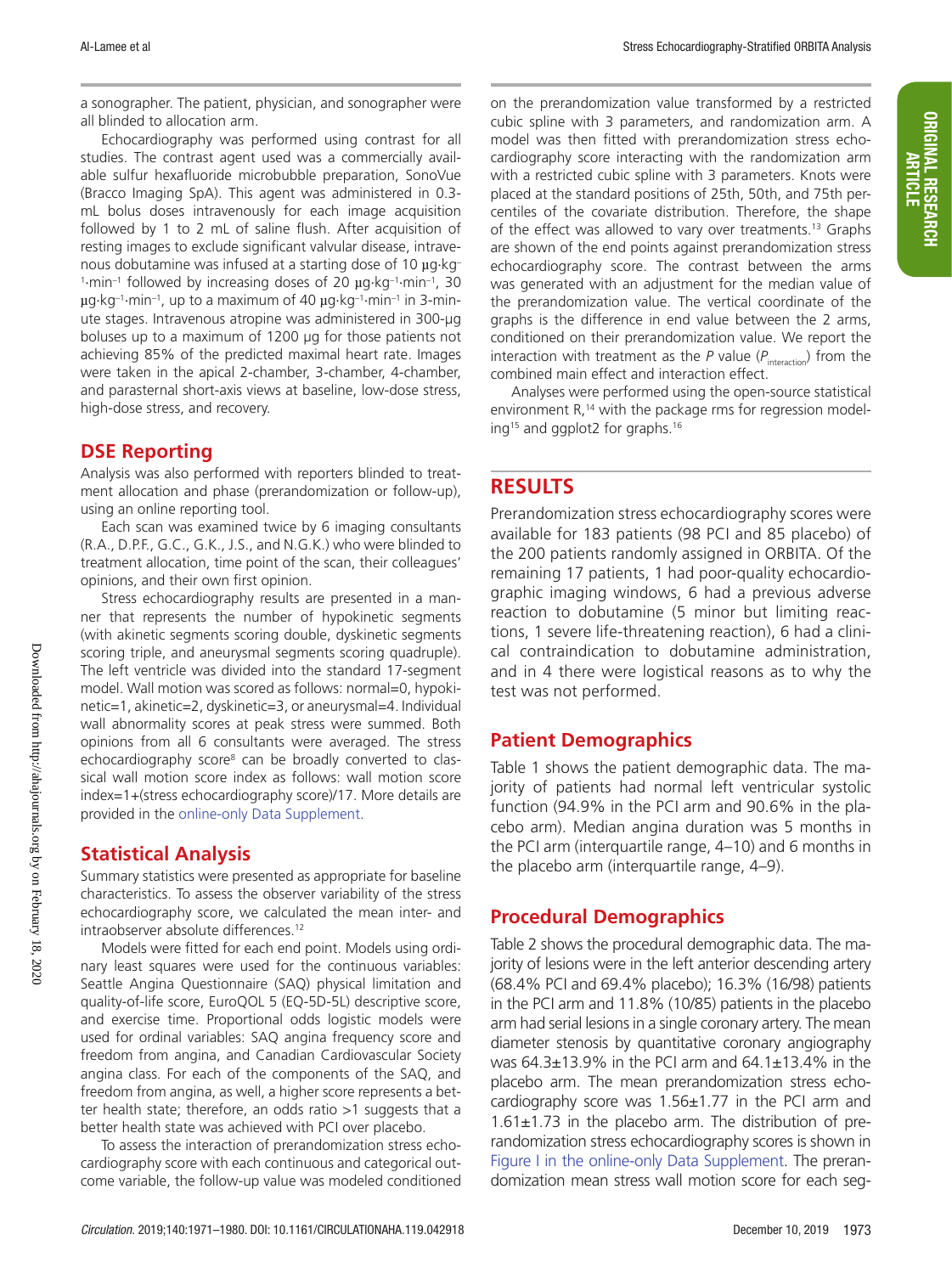ORIGINAL RESEARCH ORIGINAL RESEARCH<br>ARTICLE

| <b>Demographics</b>                                | PCI (n=98)<br>$n$ (%) | <b>Placebo</b><br>$(n=85)$<br>$n$ (%) | <b>Complete</b><br>Group<br>$(n=183)$<br>$n$ (%) |  |
|----------------------------------------------------|-----------------------|---------------------------------------|--------------------------------------------------|--|
| Age, y                                             |                       |                                       |                                                  |  |
| Mean (SD)                                          | $65.9 + 9.6$          | $65.8 \pm 8.5$                        | $65.9 + 9.1$                                     |  |
| Median (IQR)                                       | 66 (60-74)            | 67 (60-71)                            | 66 (60-73)                                       |  |
| Male                                               | 68 (69.4)             | 65 (76.5)                             | 133 (72.7)                                       |  |
| Hypertension                                       | 65 (66.3)             | 58 (68.2)                             | 123 (67.2)                                       |  |
| Hypercholesterolemia                               | 74 (75.5)             | 57(67.1)                              | 131 (71.6)                                       |  |
| Diabetes mellitus                                  | 14 (14.3)             | 19 (22.4)                             | 33 (18.0)                                        |  |
| Previous MI                                        | 4(4.1)                | 7(8.2)                                | 11(6.0)                                          |  |
| Previous PCI                                       | 9(9.2)                | 15 (17.6)                             | 24 (13.1)                                        |  |
| CCS class                                          |                       |                                       |                                                  |  |
| $\overline{1}$                                     | 2(2.0)                | 3(3.5)                                | 5(2.7)                                           |  |
| $\mathbf{I}$                                       | 61(62.2)              | 48 (56.4)                             | 109 (59.6)                                       |  |
| $\mathbf{I}$                                       | 35 (35.7)             | 34 (40.0)                             | 69 (37.7)                                        |  |
| Left ventricular systolic function                 |                       |                                       |                                                  |  |
| Normal                                             | 93 (94.9)             | 77 (90.6)                             | 170 (92.9)                                       |  |
| Mild impairment                                    | 3(3.1)                | 5(5.9)                                | 8(4.4)                                           |  |
| Moderate impairment                                | 2(2.0)                | 3(3.5)                                | 5(2.7)                                           |  |
| Severe impairment                                  | 0(0)                  | 0(0)                                  | 0(0)                                             |  |
| Angina duration, mo                                |                       |                                       |                                                  |  |
| Mean (SD)                                          | 9.7(16.2)             | 8.4(7.7)                              | 9.1(12.9)                                        |  |
| Median (IQR)                                       | $5(4-10)$             | $6(4-9)$                              | $6(4-9)$                                         |  |
| Preenrollment clinical positive<br>functional test | 52(53.1)              | 36(42.4)                              | 88 (48.1)                                        |  |
| ETT                                                | 24 (24.5)             | 15 (17.6)                             | 39 (21.3)                                        |  |
| <b>MIBI</b>                                        | 10(10.2)              | 8(9.4)                                | 18 (9.8)                                         |  |
| DSE                                                | 18 (18.4)             | 12(14.1)                              | 30 (16.4)                                        |  |
| MRI perfusion                                      | 0(0)                  | 1(1.2)                                | 1(0.5)                                           |  |

#### **Table 1. Patient Demographics at Enrollment**

CCS indicates Canadian Cardiovascular Society angina class; DSE, dobutamine stress echocardiography; ETT, exercise tolerance test; IQR, interquartile range; MI, myocardial infarction; MIBI, nuclear medicine myocardial perfusion scan; MRI, magnetic resonance imaging; and PCI, percutaneous coronary intervention.

ment as associated with target vessel coronary territory is shown in Table I in the online-only Data Supplement. The mean inter- and intraobserver absolute differences of the stress echocardiography score were 1.4 and 1.0 stress echocardiography units, respectively. The mean FFR was  $0.69\pm0.16$  for the PCI arm and  $0.69\pm0.16$  for the placebo arm, and the mean iFR was 0.76±0.22 for the PCI arm and 0.77±0.20 for the placebo arm. After intervention with drug-eluting stents implanted in the PCI arm, the mean FFR increased to 0.90±0.05 and iFR increased to 0.95±0.04. The change in stress echocardiography score from prerandomization to follow-up in 161 patients with stress echocardiography data at both time points is shown in Figure II in the online-only Data Supplement.

#### **Table 2. Procedural Demographics**

| <b>Demographics</b>                            | PCI (n=98)<br>$n$ (%) | <b>Placebo</b><br>(n=85) n (%) | <b>Complete</b><br>Group<br>(n=183) n (%) |  |  |
|------------------------------------------------|-----------------------|--------------------------------|-------------------------------------------|--|--|
| Target vessel                                  |                       |                                |                                           |  |  |
| Left anterior<br>descending                    | 67(68.4)              | 59 (69.4)                      | 126 (68.9)                                |  |  |
| Right coronary                                 | 16(16.3)              | 13 (15.3)                      | 29 (15.8)                                 |  |  |
| Circumflex                                     | 9(9.2)                | 9(10.6)                        | 18 (9.8)                                  |  |  |
| First obtuse marginal                          | 3(3.1)                | 0(0)                           | 3(1.6)                                    |  |  |
| First diagonal                                 | 2(2.0)                | 2(2.4)                         | 4(2.2)                                    |  |  |
| Intermediate                                   | 1(1.0)                | 2(2.4)                         | 3(1.6)                                    |  |  |
| Serial lesions                                 | 16(16.3)              | 10(11.8)                       | 26 (14.2)                                 |  |  |
| No. pts with diameter<br>stenosis ≥50% by QCA  | 84 (85.7)             | 73 (85.9)                      | 157 (85.8)                                |  |  |
| No. pts with area<br>stenosis ≥70% by QCA      | 92 (93.9)             | 78 (91.8)                      | 170 (92.9)                                |  |  |
| Diameter stenosis by QCA                       |                       |                                |                                           |  |  |
| Mean (SD)                                      | $64.3 \pm 13.9$       | $64.1 \pm 13.4$                | $64.2 \pm 13.6$                           |  |  |
| Median (IQR)                                   | $63.9(53.5 - 74.1)$   | 62.8 (53.2-74.9)               | 63.4 (53.3-74.2)                          |  |  |
| Prerandomization stress echocardiography score |                       |                                |                                           |  |  |
| Mean (SD)                                      | $1.56 \pm 1.77$       | $1.61 \pm 1.73$                | $1.58 + 1.75$                             |  |  |
| Median (IOR)                                   | $1(0.42 - 2.15)$      | $1(0.42 - 2.00)$               | $1(0.42 - 2.08)$                          |  |  |
| <b>FFR</b>                                     | $n = 97$              | n=82                           | n=179                                     |  |  |
| Mean (SD)                                      | $0.69 \pm 0.16$       | $0.69 + 0.16$                  | $0.69 + 0.16$                             |  |  |
| Median (IQR)                                   | $0.72(0.57 - 0.82)$   | $0.73(0.59 - 0.80)$            | $0.72(0.58 - 0.81)$                       |  |  |
| iFR                                            | $n = 97$              | $n = 84$                       | $n = 181$                                 |  |  |
| Mean (SD)                                      | $0.76 \pm 0.22$       | $0.77 + 0.20$                  | $0.76 \pm 0.21$                           |  |  |
| Median (IQR)                                   | $0.85(0.68 - 0.92)$   | $0.85(0.70 - 0.89)$            | $0.85(0.69 - 0.90)$                       |  |  |
| No. pts with FFR                               | $n = 97$              | $n = 82$                       | $n = 179$                                 |  |  |
| ≤0.80                                          | 71 (73.2)             | 63 (76.8)                      | 134 (74.9)                                |  |  |
| No. pts with iFR $\leq 0.89$                   | $n = 97$              | $n = 84$                       | n=181                                     |  |  |
|                                                | 63 (64.9)             | 62 (73.8)                      | 125 (69.1)                                |  |  |
| Stent length (mm)                              |                       |                                |                                           |  |  |
| Median (IQR)                                   | 24 (18-33)            | <b>NA</b>                      | NА                                        |  |  |
| Stent diameter (mm)                            |                       |                                |                                           |  |  |
| Median (IQR)                                   | $3(2.75 - 3.5)$       | <b>NA</b>                      | ΝA                                        |  |  |
| FFR post PCI                                   | $n = 96$              | ΝA                             | ΝA.                                       |  |  |
| Mean (SD)                                      | $0.90 \pm 0.05$       |                                |                                           |  |  |
| Median (IQR)                                   | $0.90(0.87 - 0.93)$   |                                |                                           |  |  |
| <b>iFR post PCI</b>                            | $n = 97$              | <b>ΝΑ</b>                      | ΝA                                        |  |  |
| Mean (SD)                                      | $0.95 \pm 0.04$       |                                |                                           |  |  |
| Median (IQR)                                   | $0.95(0.92 - 0.97)$   |                                |                                           |  |  |
| No. pts with post                              | n=96                  | ΝA                             | NА                                        |  |  |
| FFR>0.80                                       | 91 (94.8)             |                                |                                           |  |  |
| No. pts with post                              | $n = 97$              | NА                             | NА                                        |  |  |
| iFR>0.89                                       | 94 (96.9)             |                                |                                           |  |  |

FFR indicates fractional flow reserve; iFR, instantaneous wave-free ratio; IQR, interquartile range; NA, not available; PCI, percutaneous coronary intervention; pts, patients; and QCA, quantitative coronary angiography.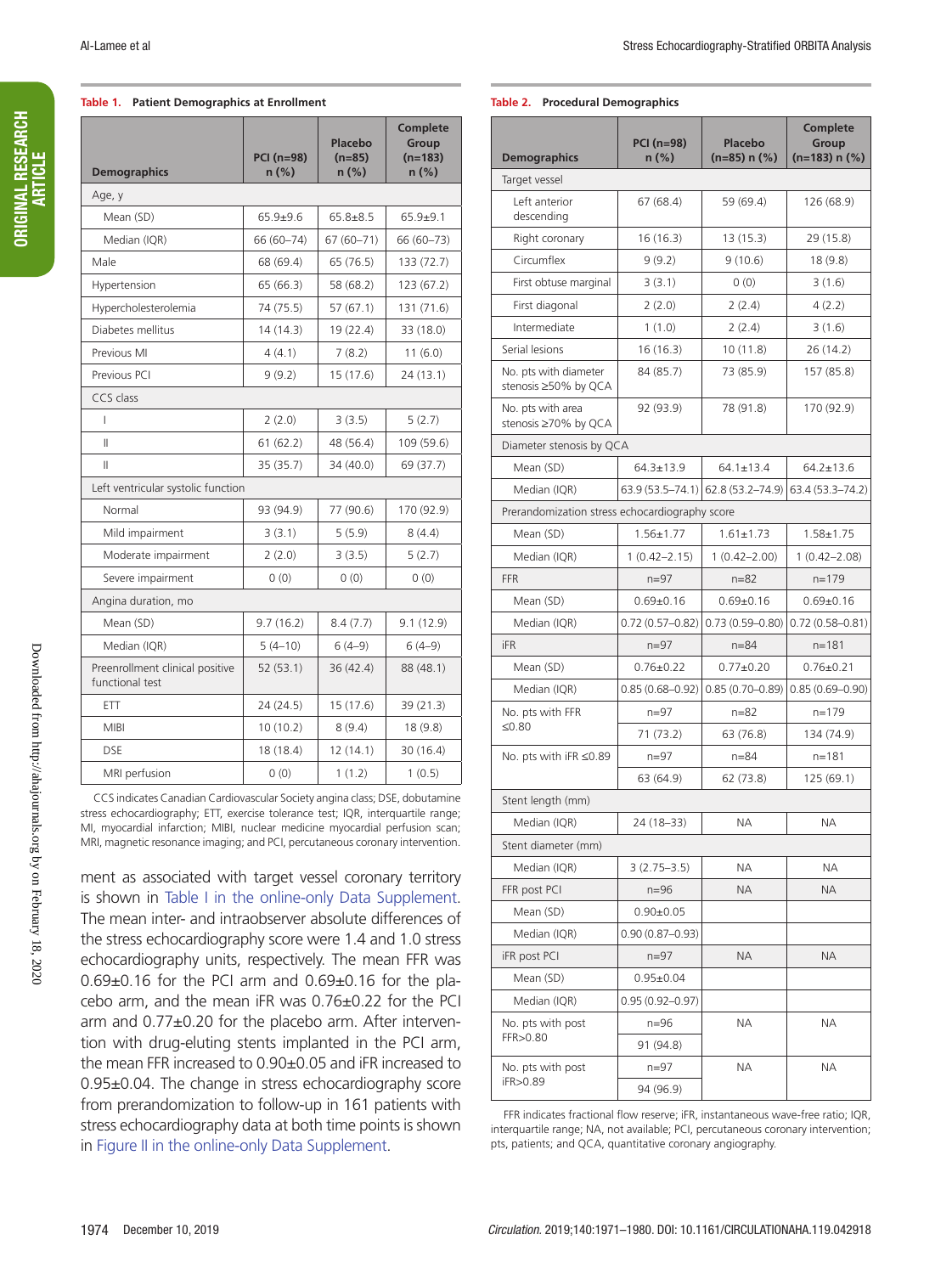## **Relationship Between FFR and iFR and Stress Echocardiography Score**

Prerandomization FFR or iFR and DSE data were available in 179 patients and 181 patients, respectively (in 2 patients we were unable to elicit a hyperemic response to adenosine and, therefore, only iFR data are available). Figure 1A shows the relationship between prerandomization FFR and prerandomization stress echocardiography score. As the stress echocardiography score became larger with a greater number of ischemic myocardial segments, the FFR value decreased, therefore showing a greater degree of ischemia (P<sub>cor-</sub>  $_{\rm relation}$ <0.0001). At a stress echocardiography score of 0 (normal), the mean FFR was  $0.76\pm0.17$  (n=16). For scores intermediate between 0 and 1, mean FFR was 0.72 $\pm$ 0.14 (n=72); at  $\ge$ 1 to <2, 0.71 $\pm$ 0.12 (n=45); at ≥2 to <3, 0.65±0.17 (n=21); and at ≥3, 0.55±0.18 (n=25). Figure 1B shows the relationship between prerandomization iFR and prerandomization stress echocardiography score. Similarly, as the stress echocardiography score became larger with a greater number of ischemic myocardial segments, the iFR also decreased, showing a greater degree of ischemia (*P*<0.0001). At a stress echocardiography score of 0 (normal), the mean iFR was 0.85±0.16 (n=16). For scores intermediate between 0 and 1, mean iFR was  $0.82\pm0.16$  (n=73); at ≥1 to <2, 0.80±0.16 (n=45); at ≥2 to <3, 0.67±0.26 (n=21); and at ≥3, 0.57±0.27 (n=26).

## **Patient-Reported Symptoms**

#### *SAQ Angina Frequency Score and Freedom From Angina*

Paired SAQ angina frequency data were available for 176 patients in the stress echocardiography–stratified

analysis of ORBITA (96 in the PCI arm and 80 in the placebo arm). Overall, there was little evidence that PCI improved angina frequency score more than placebo (odds ratio [OR], 1.68 [95% CI, 0.96–2.95], *P*=0.069) in this DSE subset (Table 3). However, there was a detectable interaction between prerandomization stress echocardiography score and the effect of PCI on angina frequency score with a larger placebo-controlled effect of PCI in patients with the highest stress echocardiography score (P<sub>interaction</sub>=0.031; Figure 2). This interaction resulted in patients with a prerandomization stress echocardiography score of ≥1 being more likely to have a lower angina frequency score with PCI than with placebo (OR, 3.18 [95% CI, 1.38–7.34], *P*=0.007; Table II in the online-only Data Supplement).

Paired angina freedom data were available for 175 patients in the stress echocardiography–stratified analysis of the ORBITA (95 in the PCI arm and 80 in the placebo arm). PCI was more likely to result in patient-reported freedom from angina than placebo (OR, 3.01 [95% CI, 1.51–6.03], *P*=0.002) in this DSE subset (Table 3). There was no detectable interaction between prerandomization stress echocardiography score and the effect of PCI on freedom from angina (P<sub>interac-</sub>  $_{\text{top}}$ =0.116; Figure 3). Patients with a prerandomization stress echocardiography score of ≥1 were more likely to be free from angina with PCI than with placebo (OR, 4.62 [95% CI, 1.70–12.60], *P*=0.003; Table III in the online-only Data Supplement).

#### *SAQ Physical Limitation Score and Quality-of-Life Score and EQ-5D-5L Score*

Paired SAQ physical limitation data, SAQ quality of life, and EQ-5D-5L data were available for 171 patients (93 in the PCI arm and 78 in the placebo arm), 175 patients (96 in the PCI arm and 79 in the placebo arm), and 175



**Figure 1. Relationship between prerandomization stress echocardiography score and prerandomization FFR and iFR. A**, Relationship between prerandomization stress echocardiography score and prerandomization FFR. **B**, Relationship between prerandomization stress echocardiography score and prerandomization iFR. echo indicates echocardiography; FFR, fractional flow reserve; and iFR, instantaneous wave-free ratio.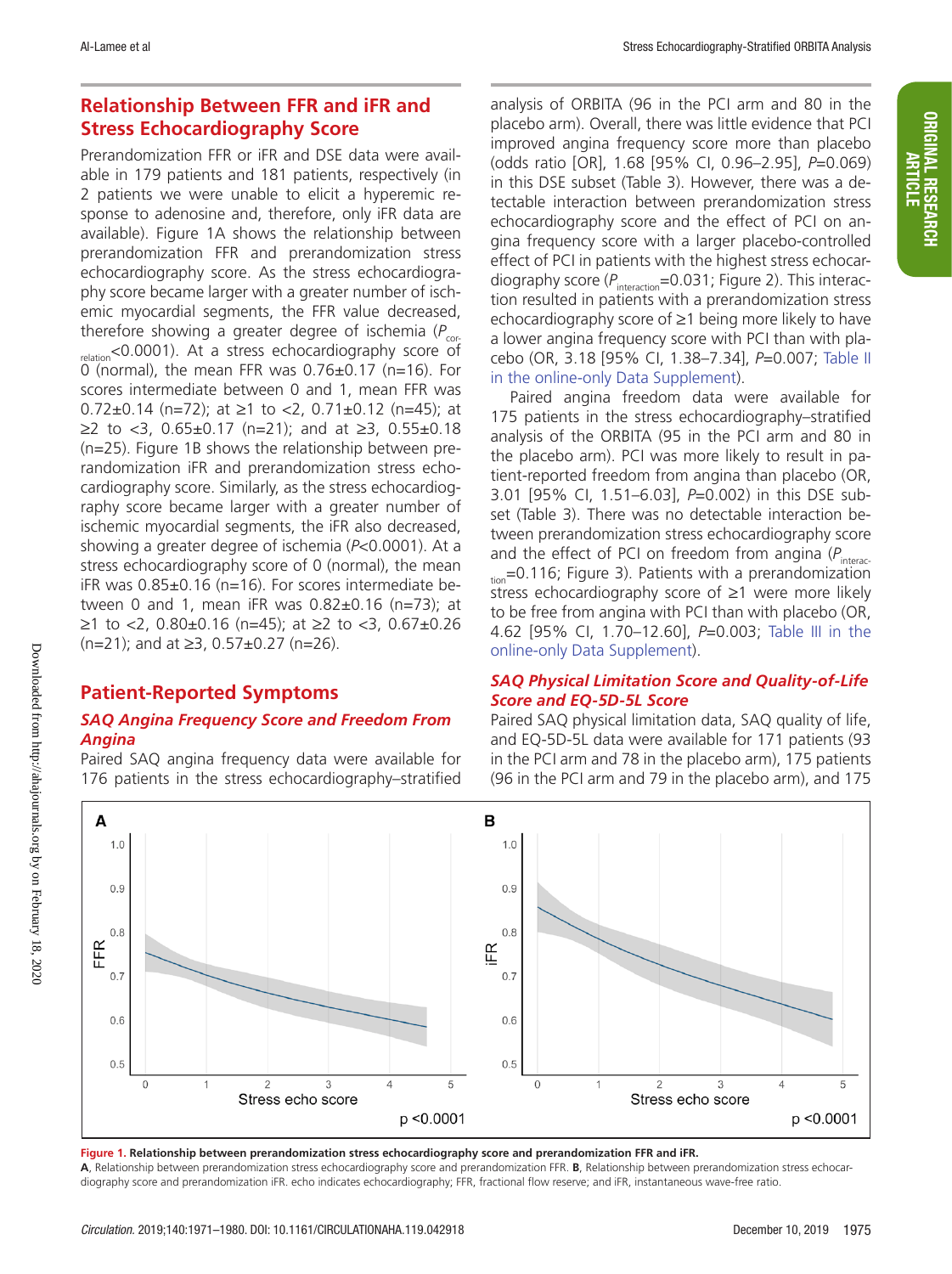ORIGINAL RESEARCH ORIGINAL RESEARCH<br>ARTICLE

#### **Table 3. End Point Analysis**

| <b>End Point</b>              | <b>ANCOVA Estimate With the Covariate</b><br><b>Modeled as a Restricted Cubic Spline</b><br>(PCI Over Placebo) |  |
|-------------------------------|----------------------------------------------------------------------------------------------------------------|--|
| Primary end point:            |                                                                                                                |  |
| Exercise time                 | 17.01 s (95% CI, -8.22 to 42.24;<br>$P=0.185$                                                                  |  |
| Secondary end points:         |                                                                                                                |  |
| EO-5D-5L                      | $-0.007$ (95% CI, $-0.048$ to 0.034;<br>$P=0.730$                                                              |  |
| SAQ physical limitation score | 1.02 (95% CI, -4.65 to 6.68; P=0.724)                                                                          |  |
| SAQ quality-of-life score     | 0.14 (95% CI -5.80 to 6.07; $P = 0.964$ )                                                                      |  |
|                               | Logistic (Proportional Odds) Ordinal<br>Regression Model Estimate (PCI Over<br>Placebo)                        |  |
| SAQ angina frequency score    | OR, 1.68 (95% CI, 0.96 to 2.95; P=0.069)                                                                       |  |
| SAQ freedom from angina       | OR, 3.01 (95% CI, 1.51 to 6.03;<br>$P=0.002$                                                                   |  |
| CCS class                     | OR, 0.85 (95% CI, 0.49 to 1.47;<br>$P=0.552$                                                                   |  |

Treatment effect estimates obtained using modeling. The follow-up value is dependent on prerandomization value and treatment arm. ANCOVA indicates analysis of covariance; CCS, Canadian Cardiovascular Society angina class; EQ-5D-5L, EuroQOL 5 questionnaire; OR, odds ratio; PCI, percutaneous coronary intervention; and SAQ, Seattle Angina Questionnaire.

patients (96 in the PCI arm and 79 in the placebo arm), respectively, in the stress echocardiography–stratified analysis of the ORBITA. There was no evidence that PCI improved physical limitation score more than placebo (1.02 [95% CI, –4.65 to 6.68], *P*=0.724 in this DSE subset, quality-of-life score more than placebo (0.14 [95% CI, –5.80 to 6.07], *P*=0.964 in this DSE subset or EQ-5D-5L quality-of-life score more than placebo



**Figure 2. Relationship of treatment difference in Seattle Angina Questionnaire (SAQ) angina frequency score at follow-up to prerandomization stress echocardiography score by randomization arm.**

There is a significant interaction between stress echocardiography score and Seattle Angina Frequency score with a progressive tendency for larger effects on angina frequency score with higher stress echocardiography score (*P*interaction=0.031). echo indicates echocardiography; and PCI, percutaneous coronary intervention.



**Figure 3. Relationship of treatment difference in freedom from angina and prerandomization stress echocardiography by randomization arm.** There is no discernible dependence on prerandomization stress echocardiography score. echo indicates echocardiography; and PCI, percutaneous coronary intervention.

(–0.007 [95% CI, –0.048 to 0.034], *P*=0.73; Table 3). There was no detectable interaction between prerandomization stress echocardiography score and the effect of PCI on physical limitation score  $(P_{\text{interaction}}=0.461;$ Figure 4), quality-of-life score (P<sub>interaction</sub>=0.689; Figure III in the online-only Data Supplement) or quality of life as assessed by EQ-5D-5L ( $P_{\text{interaction}}$ =0.789; Figure IV in the online-only Data Supplement).

#### **Physician-Assessed Symptoms**

Paired Canadian Cardiovascular Society class data were available for 179 patients (98 in the PCI arm and 81 in the placebo arm). There was no evidence that PCI improved Canadian Cardiovascular Society class more than placebo (OR, 0.85 [95% CI, 0.49–1.47], *P*=0.552; Table 3). There was no detectable interaction between prerandomization stress echocardiography score and the effect of PCI on Canadian Cardiovascular Society class ( $P_{\text{interaction}}$ =0.693; Figure V in the online-only Data Supplement).

### **Exercise Time**

Paired exercise time data were available for 177 patients (97 in the PCI arm and 80 in the placebo arm). The estimated effect of PCI over placebo on exercise time using regression modeling was 17.0 seconds (95% CI, –8.22 to 42.2; *P*=0.19) in this DSE subset (Table 3). There was no detectable interaction between prerandomization stress echocardiography score and the effect of PCI on exercise time  $(P_{\text{interaction}}=0.426;$  Figure 5). There was no evidence that patients with a prerandomization stress echocardiography score of ≥1 were more likely to have more exercise time improvement with PCI that with pla-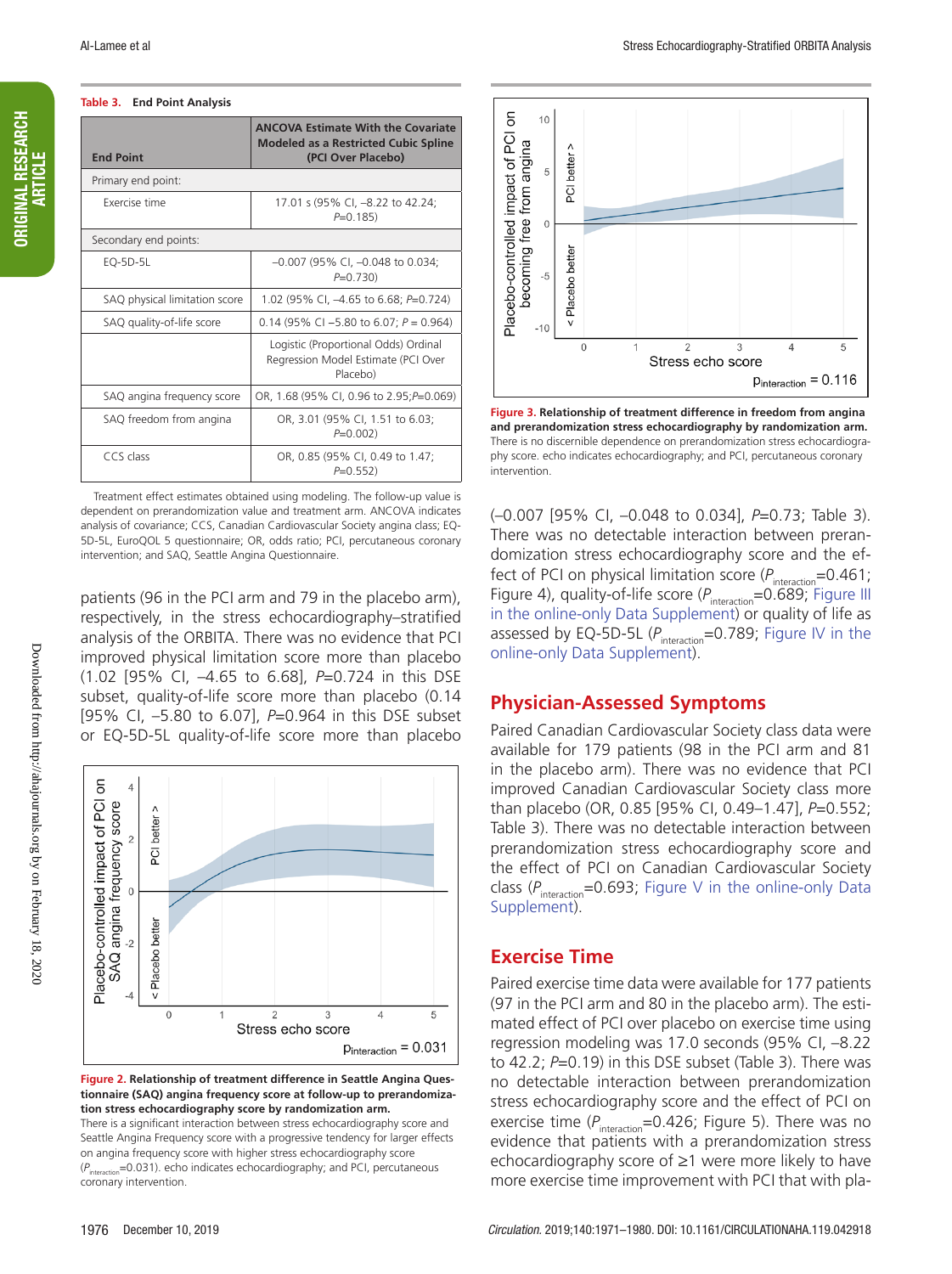

**Figure 4. Relationship of treatment difference in Seattle Angina Questionnaire (SAQ) physical limitation score and prerandomization stress echocardiography by randomization arm.**

There is no discernible dependence on prerandomization stress echocardiography score. echo indicates echocardiography; and PCI, percutaneous coronary intervention.

cebo (18.4 seconds [95% CI, –18.3 to 55.1], *P*=0.322; Table IV in the online-only Data Supplement).

## **DISCUSSION**

This is the first placebo-controlled analysis of the relationship between ischemia assessed by DSE and the efficacy of PCI in stable coronary artery disease. The prerandomization stress echocardiography score significantly predicted the placebo-controlled impact of PCI on patientreported angina frequency. The greater the ischemia, the greater the symptom improvement. Second, although a greater proportion of patients became free from angina in the PCI arm than in the placebo arm, there was no evidence of interaction between this effect and the prerandomization stress echocardiography score. Finally, there was strong correlation between prerandomization stress echocardiography score and invasive physiology measured by FFR and iFR. The greater the number of ischemic regional wall segments, the lower the FFR and iFR.

We propose an explanation for these and previously reported results from the ORBITA trial.<sup>1,8</sup> The progressive decline in strengths of association may result from the sequence of steps in the pathway of ischemia, with the signal becoming increasingly dilute at later steps in the chain (Figure 6). PCI immediately relieves the angiographic stenosis (step A). As a result, the intracoronary physiology improves (step B). This in turn can reduce myocardial ischemia, resolving wall motion abnormalities (step C). Angina, which is presumably a sensation arising from ischemia, can be alleviated by this and reported by the patient (step D). The physician, who relies on the patient's verbal and nonverbal cues, is one step further removed (step E).



**Figure 5. Relationship of treatment difference in exercise time and prerandomization stress echocardiography by randomization arm.** There is no discernible dependence on prerandomization stress echocardiography score. echo indicates echocardiography; and PCI, percutaneous coronary intervention.

In the primary analysis of ORBITA,<sup>1</sup> PCI had an extremely clear effect on anatomy (step A, *P*< 0.001 for anatomical stenosis). There was a very clear effect on physiology (step B, *P*< 0.001 for FFR and *P*< 0.001 for iFR). The effect on myocardial wall motion abnormality was still clear (step C, *P*< 0.001). One step further, and there was no longer a clear effect on angina (step D), with the preplanned analysis of SAQ angina frequency showing no detectable change (*P*=0.260) and a post hoc analysis showing a clearer effect on the dichotomous end point of freedom from angina (P=0.006).<sup>8</sup>

Although the relatively weak effects on steps D to E in Figure 6 were a surprise in the context of extensive previous experience, $2,7,17,18$  the previous experience was unblinded. Clinical staff are trained to interpret the information in steps A, B, and C and explain to the patient that the problem has been resolved. Therefore, the impact of reassurance alone and simply being told that their lesion was not flow-limiting dramatically reduced angina rates from 88% to 54% in the DEFER trial (Deferral of PTCA Versus Performance of PTCA) and 64% to 15% in the FAME-2 trial (Fractional Flow Reserve-Guided Percutaneous Coronary Intervention Plus Optimal Medical Treatment Versus Optimal Medical Treatment Alone in Patients With Stable Coronary Artery Disease).17,19 An unblinded PCI procedure gives this reassurance, that there is now no significant lesion, but also gives patients an expectation that the symptoms were attributable to the treated lesion and should now resolve. Because of this powerful reassurance effect, it is not possible to gauge how much of the symptom relief from unblinded PCI is purely attributable to the physiological effect of stenosis relief<sup>20-22</sup> and how much may be attributable to the placebo component of unblinded PCI.<sup>7,18</sup>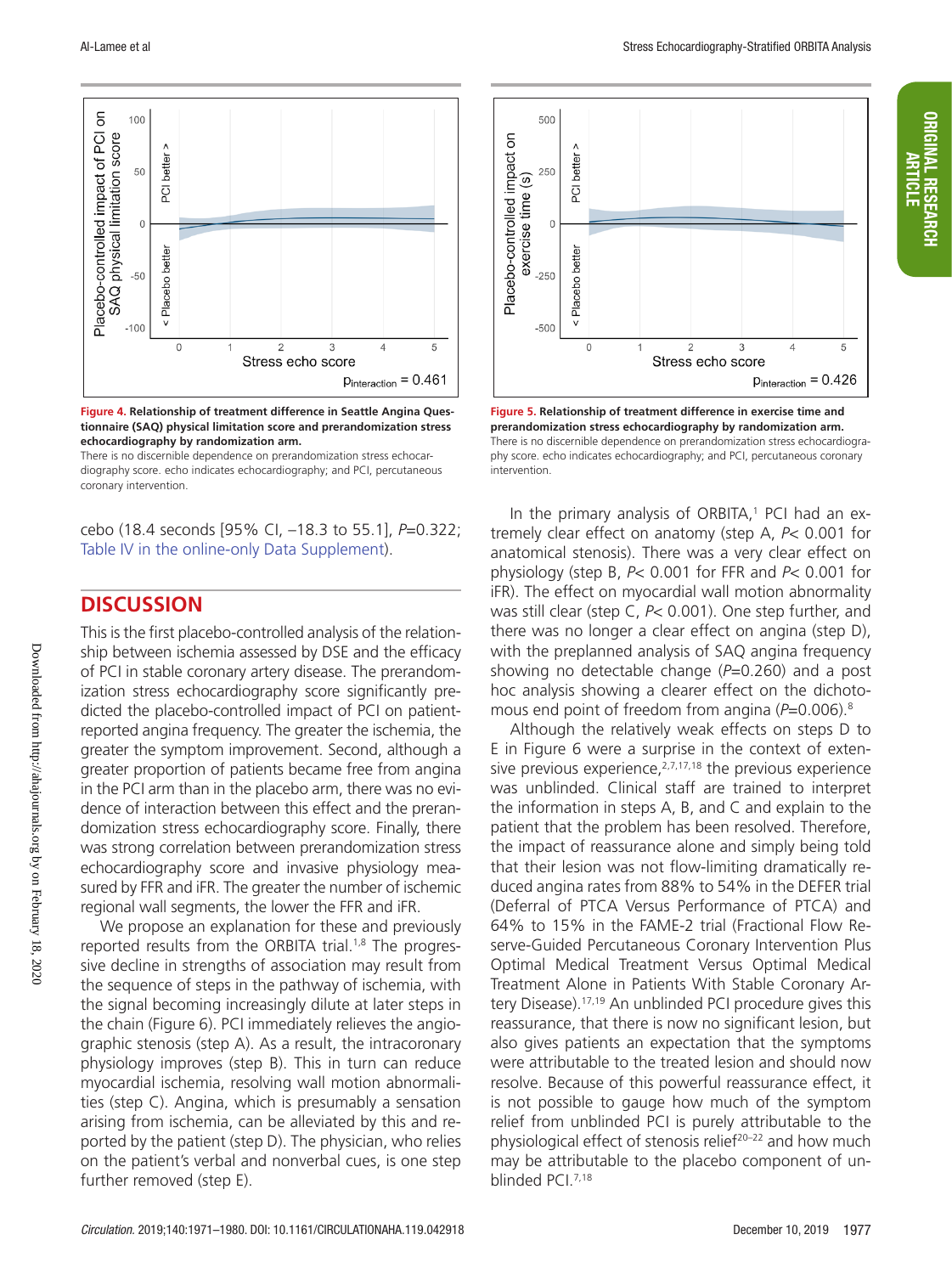**ORIGINAL RESEARCH** 



**Figure 6. A proposed sequence of steps in the pathway of ischemia.** Coronary stenosis (step A) causes coronary hemodynamic insufficiency (step B) which leads to stress-induced myocardial ischemia. This manifests as wall motion abnormalities on imaging tests (step C) and causes pain that is verbalized by the patient (step D) and recorded by the physician (step E). The magnitude of association between measurements is likely to be stronger between adjacent steps than steps further apart.

This stress echocardiography–stratified analysis shows the link between stress-induced myocardial wall motion abnormalities (step C) and patient-reported angina frequency (step D). The greater the ischemia on DSE, the greater the placebo-controlled angina relief from PCI.

The invasive physiology measures, FFR and iFR, are further upstream (step B). This may explain why they were not as strongly associated as DSE with the magnitude of placebo-controlled angina relief from PCI.8 Physiological features other than the transstenotic pressure gradient may affect whether the myocardium experiences sufficient ischemia to manifest stress echocardiography abnormalities or symptoms. For example, there may be microvascular dysfunction or differential sensitivity of the myocardium to intracoronary pressure. Many patients with obstructive epicardial stenoses also have microvascular disease. ORBITA did not acquire coronary microvascular function to distinguish between the various possibilities.

Another alternative proposed explanation might be that the conventional cut points for ischemia with FFR and iFR may not correspond to those of stress echocardiography. However, the threshold of FFR was defined by reference to tests such as stress echocardiography.23 Moreover, the differences in sensitivity/specificity cannot be the explanation, because, in both our FFR/ iFR-stratified analysis<sup>8</sup> and our present stress echocardiography–stratified analysis, the variables were treated continuously across their entire spectrum and not as a mere dichotomy.24

In ORBITA the research stress echocardiography (and the previously reported research FFR/iFR) were performed after the clinical decision to revascularize. These research assessments were not made available to the clinicians. Therefore, as might be expected in a trial of single-vessel coronary stenoses, many patients had a low stress echocardiography score. Nevertheless, there

was not only a clear reduction of stress echocardiography score by PCI, but also a relationship between the prerandomization stress echocardiography score and the degree of angina relief beyond placebo from PCI.

PCI is known to improve ischemia as assessed by DSE.<sup>1,11</sup> The COURAGE trial (Clinical Outcomes Utilizing Revascularization and Aggressive Drug Evaluation), which confirmed that PCI reduced ischemia on myocardial perfusion scans,<sup>25</sup> showed that the baseline extent of ischemia did not predict the efficacy of PCI in reducing death or myocardial infarction.<sup>26</sup> No previous studies have assessed the impact of prerandomization noninvasive ischemia on the placebo-controlled efficacy of PCI on symptom relief. The present analysis shows that the greater the degree of stress echocardiography ischemia preintervention, the greater the angina relief from PCI beyond placebo.

## **Limitations of This Study**

This analysis addresses only the 183 patients from the 200-patient ORBITA trial with prerandomization DSE. There is potential for bias if the remaining 17 patients differed in some way.

Our original expectation had been of a large PCI effect on exercise time. Because this expectation was not realized, there is reduced power to detect variation in exercise time effect across different prerandomization strata. Despite this, there was still a surprisingly clear relationship between prerandomization DSE and placebo-controlled angina relief.

The follow-up period may be considered short at 6 weeks. However, the effect of PCI on both angiographic and physiological improvement of a stenosis is immediate, and the primary results of ORBITA showed virtually complete normalization of stress echocardiography (assessed blinded to time point) at the 6-week follow-up scan. In previous trials, angina relief was seen a month post-PCI.<sup>2</sup> Therefore, we believe that we should not regard 6-week data as premature.

Stress echocardiography assessment is known to have interobserver<sup>27</sup> and intraobserver variability.<sup>28</sup> To reduce the impact of this variability, each scan was reported twice by 6 different operators who were each blinded to the treatment allocation and time point of the scan and to their own and each other's opinions. Each scan was therefore summarized as the mean of 12 opinions.

## **Conclusions**

Stratification of the primary and secondary end points of ORBITA by prerandomization DSE showed that the higher the stress echocardiography score, the greater the placebo-controlled efficacy of PCI on improvement in patient-reported frequency of angina.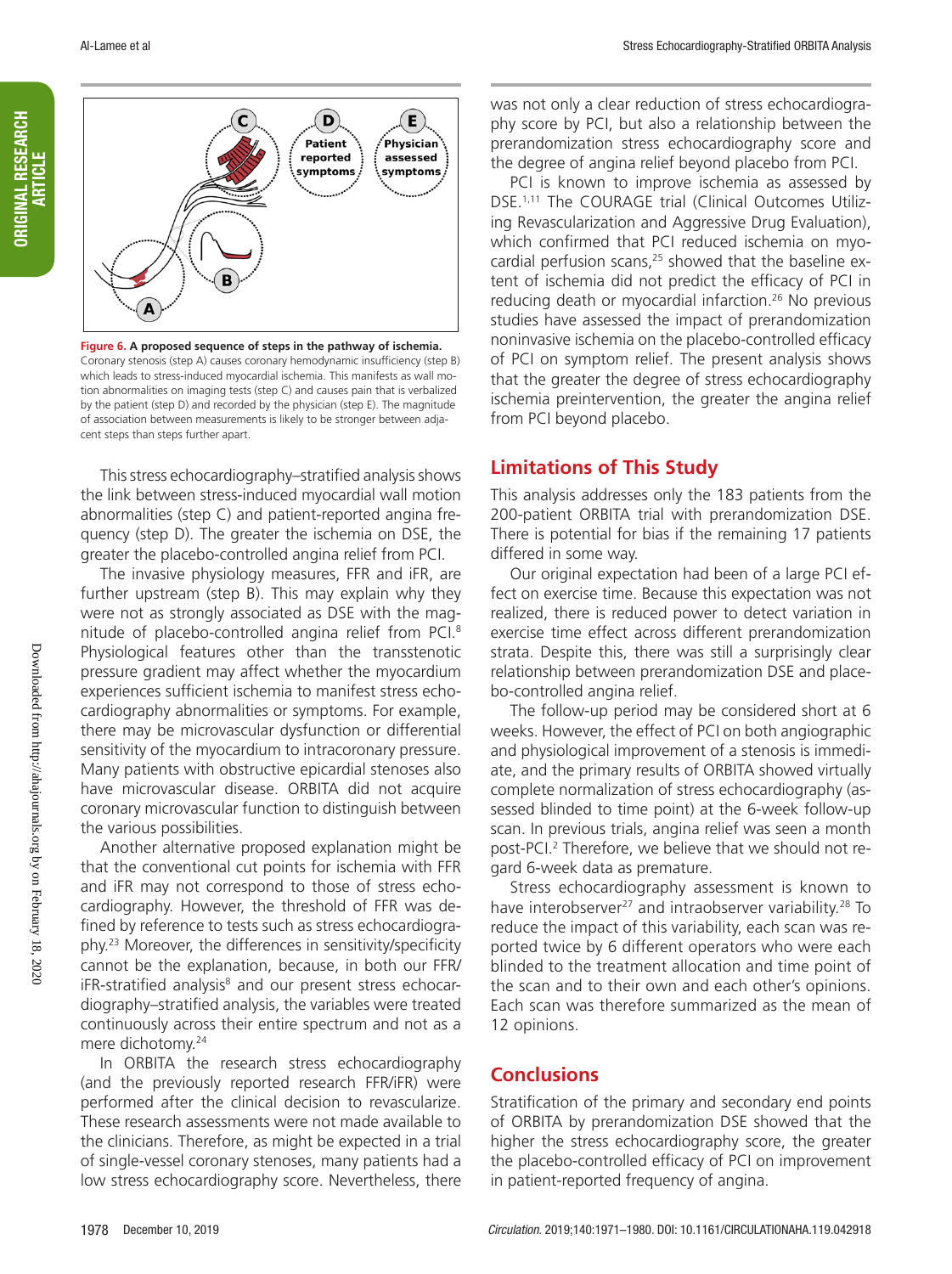**ORIGINAL RESEARCH** 

In ORBITA, the effect of PCI was progressively less clear at each step in the chain from anatomy, to invasive hemodynamics, to stress echocardiography ischemia, and then to the frequency of angina.

We have previously found that there is a clear relationship between invasive physiology and stress echocardiography score, but no relationship between invasive physiology and placebo-controlled symptom improvement. The present analysis shows that there is clear evidence of a relationship between ischemia on stress echocardiography and the placebo-controlled efficacy of PCI on the frequency of angina.

#### **ARTICLE INFORMATION**

Received July 25, 2019; accepted September 24, 2019.

Continuing medical education (CME) credit is available for this article. Go to http://cme.ahajournals.org to take the quiz.

The online-only Data Supplement is available with this article at https://www. ahajournals.org/doi/suppl/10.1161/CIRCULATIONAHA.119.042918.

#### **Authors**

Rasha K. Al-Lamee, MA, MBBS, PhD; Matthew J. Shun-Shin, MA, BMBCh, PhD; James P. Howard, MA, MBBChir; Alexandra N. Nowbar, BSc, MBBS; Christopher Rajkumar, BSc, MBBS; David Thompson, MBBS, PhD; Sayan Sen, BSc, MBBS, PhD; Sukhjinder Nijjer, BSc, MBBS, PhD; Ricardo Petraco, MBBS, PhD; John Davies, BSc, MBBS, PhD; Thomas Keeble, BSc, MBBS, MD; Kare Tang, MBBS; Iqbal Malik, MBBChir, MA, PhD; Nina Bual, MSc; Christopher Cook, BSc, MBBS; Yousif Ahmad, BSc, MBBS; Henry Seligman, BA, MBBS; Andrew S.P. Sharp, MBChB, MD; Robert Gerber, BSc, MBBS, PhD; Suneel Talwar, MBBS, MD; Ravi Assomull, MA, MBBChir, MD; Graham Cole, MA, MBBChir, PhD; Niall G. Keenan, MA, BMBCh, MD; Gajen Kanaganayagam, BSc, MBBS, PhD; Joban Sehmi, BSc, MBBS, PhD; Roland Wensel, MD, PhD; Frank E. Harrell, Jr, PhD; Jamil Mayet, MBChB, MD; Simon Thom, MBBS, MD; Justin E. Davies, BSc, MBBS, PhD; Darrel P. Francis, MA, MBBChir, MD

#### **Correspondence**

Rasha Al-Lamee, MA, MBBS, PhD, National Heart and Lung Institute, Imperial College London, Hammersmith Hospital, Du Cane Rd, London W10 0HS, United Kingdom. Email [r.al-lamee13@imperial.ac.uk](mailto:r.al-lamee13@imperial.ac.uk)

#### **Affiliations**

National Heart and Lung Institute, Imperial College London, UK (R.K.A-L., M.J.S.-S., J.P.H., A.N.N., C.R., D.T., S.S., S.N., R.P., I.M., C.C., Y.A., H.S., G.C., R.W., J.M., S. Thom, D.P.F.). Imperial College Healthcare NHS Trust, London, UK (R.K.A-L., M.J.S.-S., J.P.H., A.N.N., C.R., S.S., S.N., R.P., I.M., C.C., Y.A., H.S., R.A., G.C., G.K., J.M., J.E.D., D.P.F.). Essex Cardiothoracic Centre, Basildon, UK (J.D., T.K., K.T.). Anglia Ruskin University, Chelmsford, UK (J.D., T.K.). Cardiff Royal Infirmary, UK (A.S.P.S.). East Sussex Healthcare NHS Trust, Hastings, UK (R.G.). Royal Bournemouth and Christchurch NHS Trust, UK (S. Talwar). West Hertfordshire Hospitals NHS Trust, Watford, UK (N.G.K., J.S.). Vanderbilt University School of Medicine, Department of Biostatistics, Nashville, TN (F.E.H.).

#### **Acknowledgments**

ORBITA was an investigator-led trial sponsored by Imperial College London. We thank our patients and their families for their dedication and support for the ORBITA trial. Special thanks to N. Bual for performing the stress echocardiography investigations. We thank the research and administrative teams at Imperial College Healthcare NHS Trust, Essex Cardiothoracic Centre, East Sussex Healthcare NHS Trust, Royal Devon and Exeter NHS Trust, and Royal Bournemouth and Christchurch NHS Trust for their dedication and support.

The trial was funded by grants from National Institute for Health Research (NIHR) Imperial Biomedical Research Centre, Foundation for Circulatory Health, and Imperial College Healthcare Charity. Dr Howard is a PhD Training Fellow at the Wellcome Trust. Philips Volcano supplied the coronary pressure wires. We acknowledge the support of the NIHR Clinical Research Network (NIHR CRN).

#### **Disclosures**

Drs J. E. Davies and Mayet hold patents pertaining to the iFR technology. Drs J. E. Davies and Sharp are consultants for Philips Volcano. Drs Al-Lamee, Sen, Petraco, Cook, and Nijjer have received speaker's honoraria from Philips Volcano. Drs J. E. Davies and Keeble have received research grants from Philips Volcano. The other authors report no conflicts.

#### **REFERENCES**

- 1. Al-Lamee R, Thompson D, Dehbi HM, Sen S, Tang K, Davies J, Keeble T, Mielewczik M, Kaprielian R, Malik IS, et al; ORBITA Investigators. Percutaneous coronary intervention in stable angina (ORBITA): a doubleblind, randomised controlled trial. *Lancet.* 2018;391:31–40. doi: 10.1016/S0140-6736(17)32714-9
- 2. Weintraub WS, Spertus JA, Kolm P, Maron DJ, Zhang Z, Jurkovitz C, Zhang W, Hartigan PM, Lewis C, Veledar E, et al; COURAGE Trial Research Group. Effect of PCI on quality of life in patients with stable coronary disease. *N Engl J Med.* 2008;359:677–687. doi: 10.1056/NEJMoa072771
- 3. Frye RL, August P, Brooks MM, Hardison RM, Kelsey SF, MacGregor JM, Orchard TJ, Chaitman BR, Genuth SM, Goldberg SH, et al; BARI 2D Study Group. A randomized trial of therapies for type 2 diabetes and coronary artery disease. *N Engl J Med.* 2009;360:2503–2515. doi: 10.1056/NEJMoa0805796
- 4. De Bruyne B, Fearon WF, Pijls NH, Barbato E, Tonino P, Piroth Z, Jagic N, Mobius-Winckler S, Rioufol G, Witt N, et al; FAME 2 Trial Investigators. Fractional flow reserve-guided PCI for stable coronary artery disease. *N Engl J Med.* 2014;371:1208–1217. doi: 10.1056/NEJMoa1408758
- 5. Windecker S, Stortecky S, Stefanini GG, da Costa BR, Rutjes AW, Di Nisio M, Silletta MG, Maione A, Alfonso F, Clemmensen PM, et al. Revascularisation versus medical treatment in patients with stable coronary artery disease: network meta-analysis. *BMJ.* 2014;348:g3859. doi: 10.1136/bmj.g3859
- 6. Wijeysundera HC, Nallamothu BK, Krumholz HM, Tu JV, Ko DT. Metaanalysis: effects of percutaneous coronary intervention versus medical therapy on angina relief. *Ann Intern Med.* 2010;152:370–379. doi: 10.7326/0003-4819-152-6-201003160-00007
- 7. Parisi AF, Folland ED, Hartigan P. A comparison of angioplasty with medical therapy in the treatment of single-vessel coronary artery disease. Veterans Affairs ACME Investigators. *N Engl J Med.* 1992;326:10–16. doi: 10.1056/NEJM199201023260102
- 8. Al-Lamee R, Howard JP, Shun-Shin MJ, Thompson D, Dehbi HM, Sen S, Nijjer S, Petraco R, Davies J, Keeble T, et al. Fractional flow reserve and instantaneous wave-free ratio as predictors of the placebo-controlled response to percutaneous coronary intervention in stable single-vessel coronary artery disease. *Circulation.* 2018;138:1780–1792. doi: 10.1161/CIRCULATIONAHA.118.033801
- 9. Fournier S, Ciccarelli G, Toth GG, Milkas A, Xaplanteris P, Tonino PAL, Fearon WF, Pijls NHJ, Barbato E, De Bruyne B. Association of improvement in fractional flow reserve with outcomes, including symptomatic relief, after percutaneous coronary intervention. *JAMA Cardiol.* 2019;4:370–374. doi: 10.1001/jamacardio.2019.0175
- 10. Cook CM, Ahmad Y, Howard JP, Shun-Shin MJ, Sethi A, Clesham GJ, Tang KH, Nijjer SS, Kelly PA, Davies JR, et al. Association between physiological stenosis severity and angina-limited exercise time in patients with stable coronary artery disease. *JAMA Cardiol.* 2019;4:569–574. doi: 10.1001/jamacardio.2019.1139
- 11. Akosah KO, Porter TR, Simon R, Funai JT, Minisi AJ, Mohanty PK. Ischemiainduced regional wall motion abnormality is improved after coronary angioplasty: demonstration by dobutamine stress echocardiography. *J Am Coll Cardiol.* 1993;21:584–589. doi: 10.1016/0735-1097(93)90088-i
- 12. Harrell FE, Slaughter JC. Biostatistics for Biomedical Research. 2019. https://hbiostat.org/doc/bbr.pdf. Accessed October 29, 2019.
- 13. Harrell FE. *Regression Modelling Strategies*. Cham, Switzerland: Springer International Publishing; 2015.